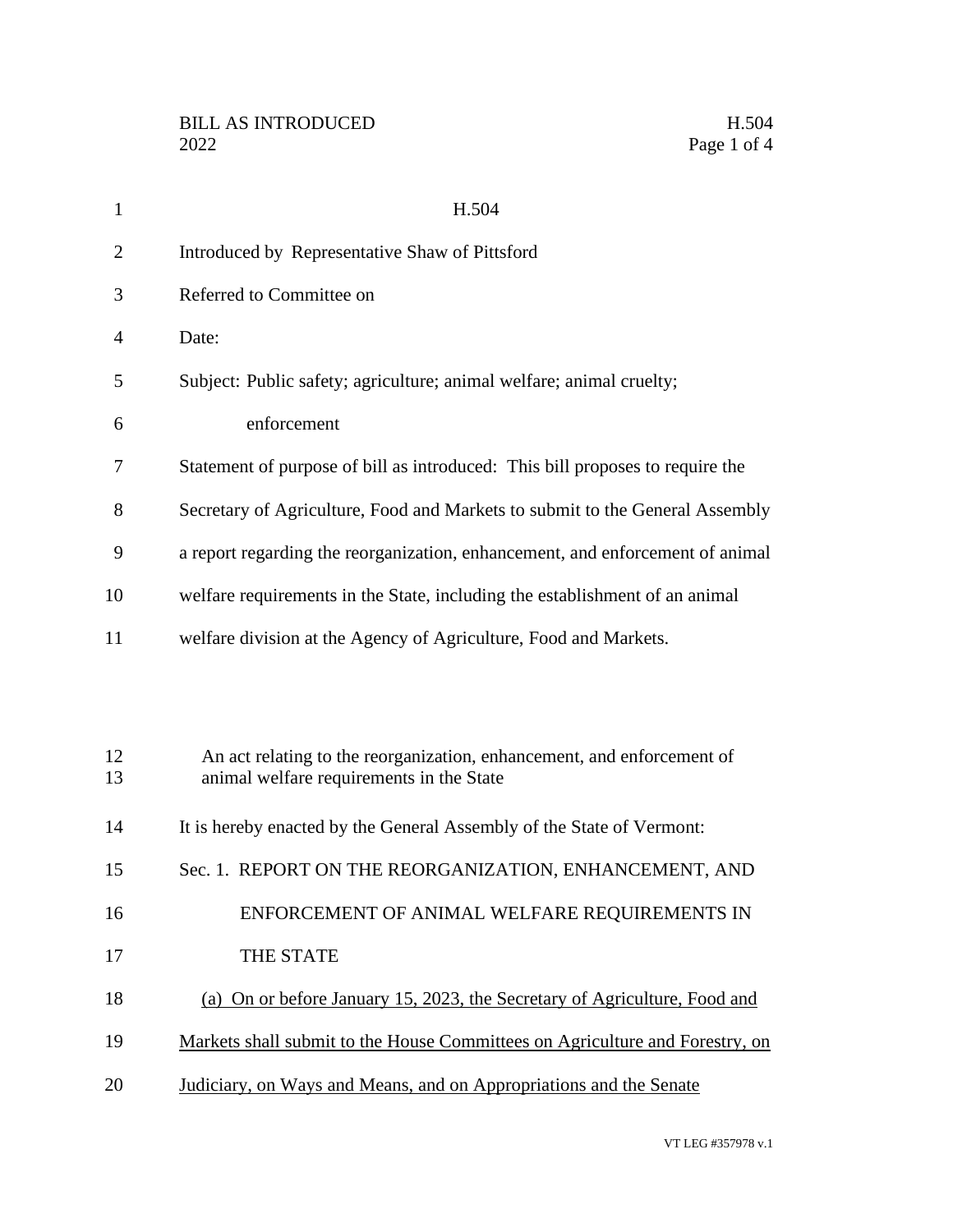| $\mathbf{1}$   | Committees on Agriculture, on Judiciary, on Finance, and on Appropriations a   |
|----------------|--------------------------------------------------------------------------------|
| $\mathbf{2}$   | report addressing the reorganization, enhancement, and enforcement of animal   |
| 3              | welfare requirements in the State.                                             |
| $\overline{4}$ | (b) The report required under subsection (a) of this section shall:            |
| 5              | (1) Summarize existing animal welfare requirements in the State,               |
| 6              | including the entity or entities responsible for enforcement of each           |
| 7              | requirement.                                                                   |
| 8              | (2) Compare Vermont's animal welfare requirements to similar                   |
| 9              | requirements or animal welfare programs in other states in New England, with   |
| 10             | a focus on the Animal Welfare Act in Maine.                                    |
| 11             | (3) Include draft legislation consolidating or enhancing the animal            |
| 12             | welfare requirements in Vermont so that animal welfare regulation in the State |
| 13             | is consistent with or exceeds animal welfare requirements or programs in other |
| 14             | New England states. The draft legislation shall:                               |
| 15             | (A) establish an animal welfare division at the Agency of                      |
| 16             | Agriculture, Food and Markets to oversee and enforce a coordinated animal      |
| 17             | welfare program for the State;                                                 |
| 18             | (B) define what constitutes adequate shelter, adequate food, and               |
| 19             | adequate water for all domestic pets and livestock;                            |
| 20             | (C) address whether animal cruelty requirements should continue to             |
| 21             | be characterized as a crime enforceable by any law enforcement officer in the  |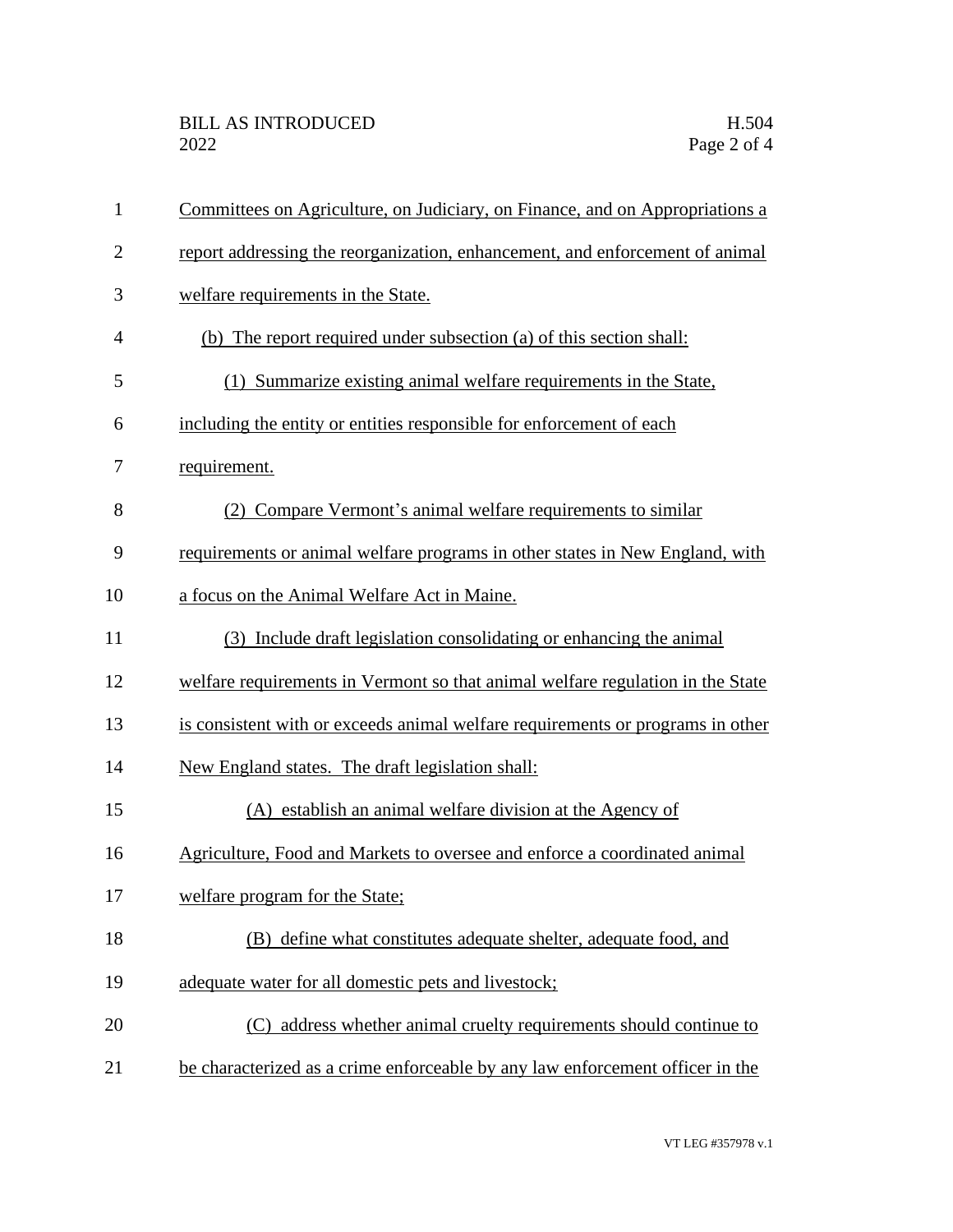| 1              | State or whether enforcement of animal cruelty requirements, including          |
|----------------|---------------------------------------------------------------------------------|
| $\overline{2}$ | adequate food, water, and shelter requirements for domestic pets and livestock, |
| 3              | should be the jurisdiction of the animal welfare division at the Agency of      |
| 4              | <b>Agriculture, Food and Markets;</b>                                           |
| 5              | (D) propose how domestic pets and kennels shall be licensed in the              |
| 6              | State, including:                                                               |
| 7              | (i) proposed fees for domestic pet licenses;                                    |
| 8              | (ii) how revenue from license fees shall be used;                               |
| 9              | (iii) whether municipalities will retain any license fee revenue;               |
| 10             | and                                                                             |
| 11             | (iv) whether any license fee revenue shall be used for programs to              |
| 12             | provide low-cost spaying and neutering services for domestic pets;              |
| 13             | (E) propose revisions to current statutes addressing animals running            |
| 14             | at large or causing damage, including modernized penalties for such offenses;   |
| 15             | and                                                                             |
| 16             | (F) identify current statutes or programs that should be repealed if the        |
| 17             | draft legislation is enacted.                                                   |
| 18             | (4) Summarize the potential budgetary and revenue effects of the draft          |
| 19             | legislation proposed under subdivision (3) of this subsection, including:       |
| 20             | (A) the proposed appropriations necessary to establish an animal                |
| 21             | welfare division at the Agency of Agriculture, Food and Markets, including the  |